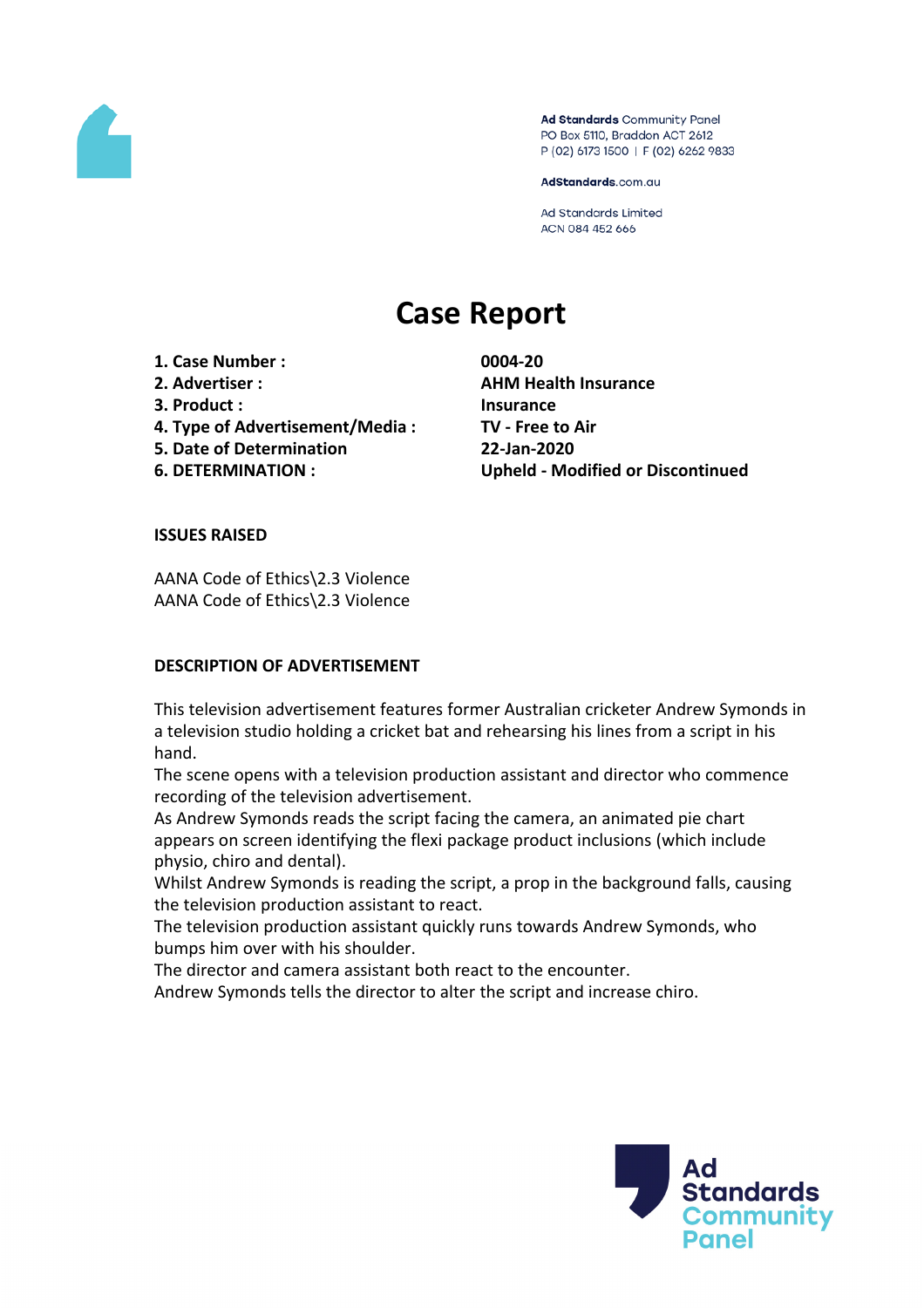

# **THE COMPLAINT**

A sample of comments which the complainant/s made regarding this advertisement included the following:

*This advertisement suggests that hitting someone is acceptable and that all you need to do is increase your chiropractic insurance accordingly. This ad encourages male violence and is completely unacceptable.*

*It is unnecessarily violent, sending the wrong message to young viewers, particularly during a sporting broadcast and featuring a former professional athlete.*

*There is a deliberate and aggressive action from the larger main character towards the unsuspecting much smaller male, where he is struck quite violently prompting the main character to suggest he will need more chiropractic cover regarding his insurance policy. This appears to promote bullying and unprovoked violence.*

*Assistants cuts in front of camera and is pushed by Andrea Symonds right arm, Andrew then suggests chiropractic may be needed.Unnecessary physical abuse of another person, gratuitous physical contact not a good example of how to behave.Advertising should be promoting not only their product but respect of others.*

*The deliberate violence and lack of ownership for the deliberate and violent act, essentially saying that the victim needs to now increase his insurance coverage. This is an example of victim blaming and toxic male masculinity, it's a poor example for tv watchers.*

*The ad shows Symonds deliberately colliding with the young and lightly built man in the ad, and knocking him to the ground.*

*This ad is a play on an incident in a cricket match in 2008 or thereabouts when Symonds violently collided with a streaker. At the time the legality of that action was questioned, but not prosecuted.*

*The violent contact with the young and comparatively defenceless young man, if put in a street context would likely be prosecutable, and within a workplace most definitely so.*

*To portray this behaviour as somehow humorous is, in my opinion, inappropriate and models a behaviour which may be perceived by some as legitimising that behaviour in a broader social context.*

*Note that Symonds is a physically big person, and the impacted person is slight.*

*To model such behaviour as acceptable is inappropriate, and offensive to me.*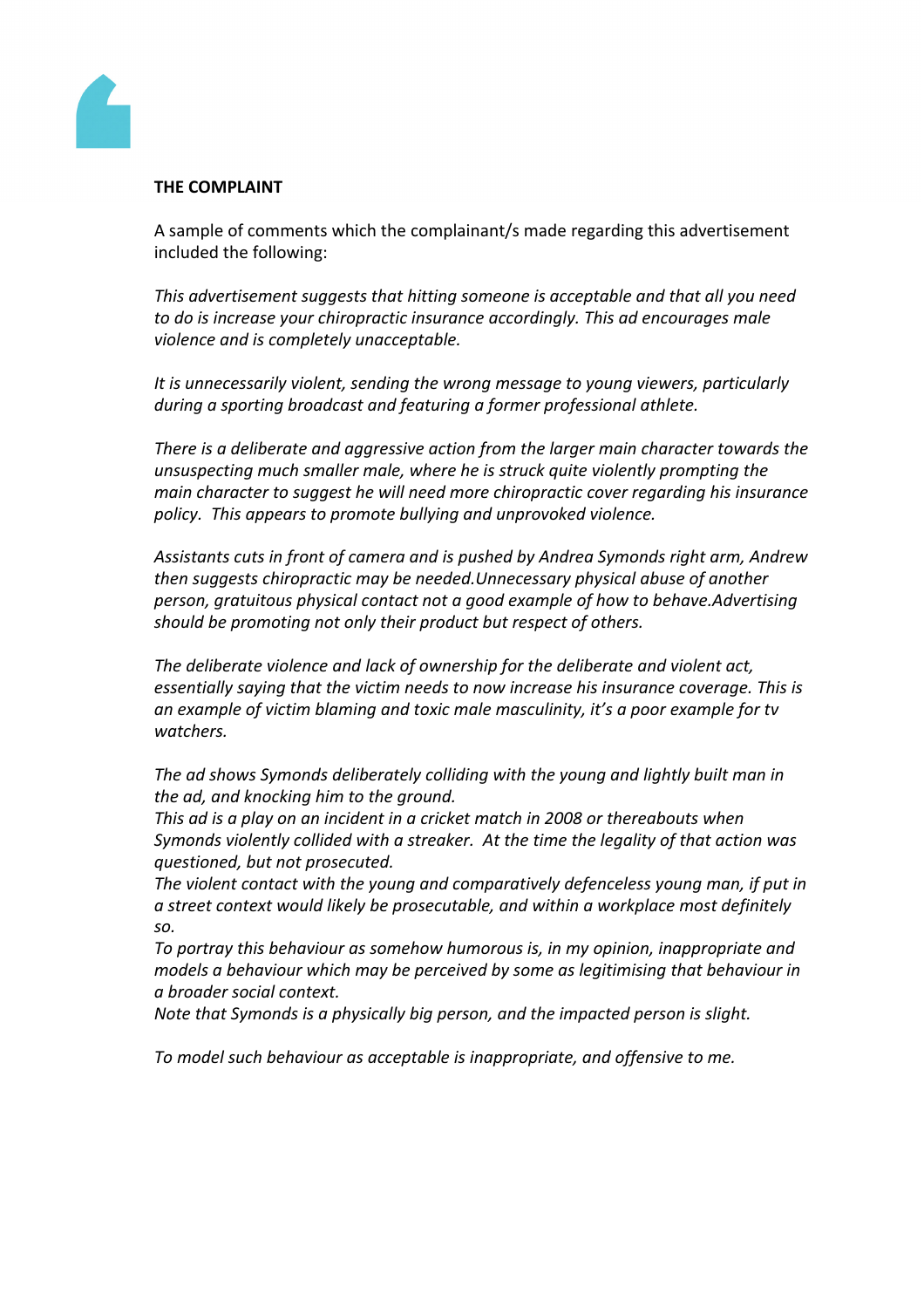

# **THE ADVERTISER'S RESPONSE**

Comments which the advertiser made in response to the complainant/s regarding this advertisement include the following:

*We refer to the Notification of Complaint from Ad Standards dated 6 January 2020 (case reference numbers 0004-20 and 0005-20).*

*The Ad Standards Case Managers have requested that as they have not yet had the opportunity to review the television advertisement in question, all parts of Section 2 of the AANA Code of Ethics ('Code') should be addressed. ahm health insurance respectfully submits that upon reviewing the substance of the complaints, it is apparent that only sections 2.3 and 2.6 are relevant to this matter, and will accordingly limit its comments to these sections of the Code.*

*Please note: In response to the number of complaints, ahm has made a decision to remove the advertisement in question from its TV media buy, effectively immediately.*

# *BACKGROUND*

*The television advertisement depicts former Australian cricketer Andrew Symonds reenacting a famous moment in Australian cricket history where he tackled a naked streaker who took to the field during a cricket match against India at the Gabba.*

*The television advertisement is one of three television advertisements purposefully created for ahm health insurance's sponsorship of the Big Bash League 2019/2020 cricket season. The television advertisements feature Andrew Symonds who is one of the official BBL television commentators for Fox Cricket. These three television advertisements were purposefully created to feature Andrew Symonds and the scripts were created to reflect scenarios he is well known in the community for, such as the infamous streaker tackle (which is the subject of these complaints), his fielding abilities and his love for fishing.*

# *PURPOSE*

*The purpose of the television advertisement is to inform consumers that it's important to consider taking out private health insurance for unexpected events. The physical encounter portrayed in the television advertisement is intended to appear far-fetched, unrealistic and hyperbolised in order to playfully emphasise that unexpected things happen. The overall humorous and exaggerated nature of the television advertisement is consistent with ahm health insurance's long history of cheeky, playful and witty advertising which is familiar to consumers.*

*The television advertisement also explains how ahm health insurance's "flexi packages" work; members can choose how they use their combined annual limit on physio, chiro and dental. In this particular television advertisement, the animated pie*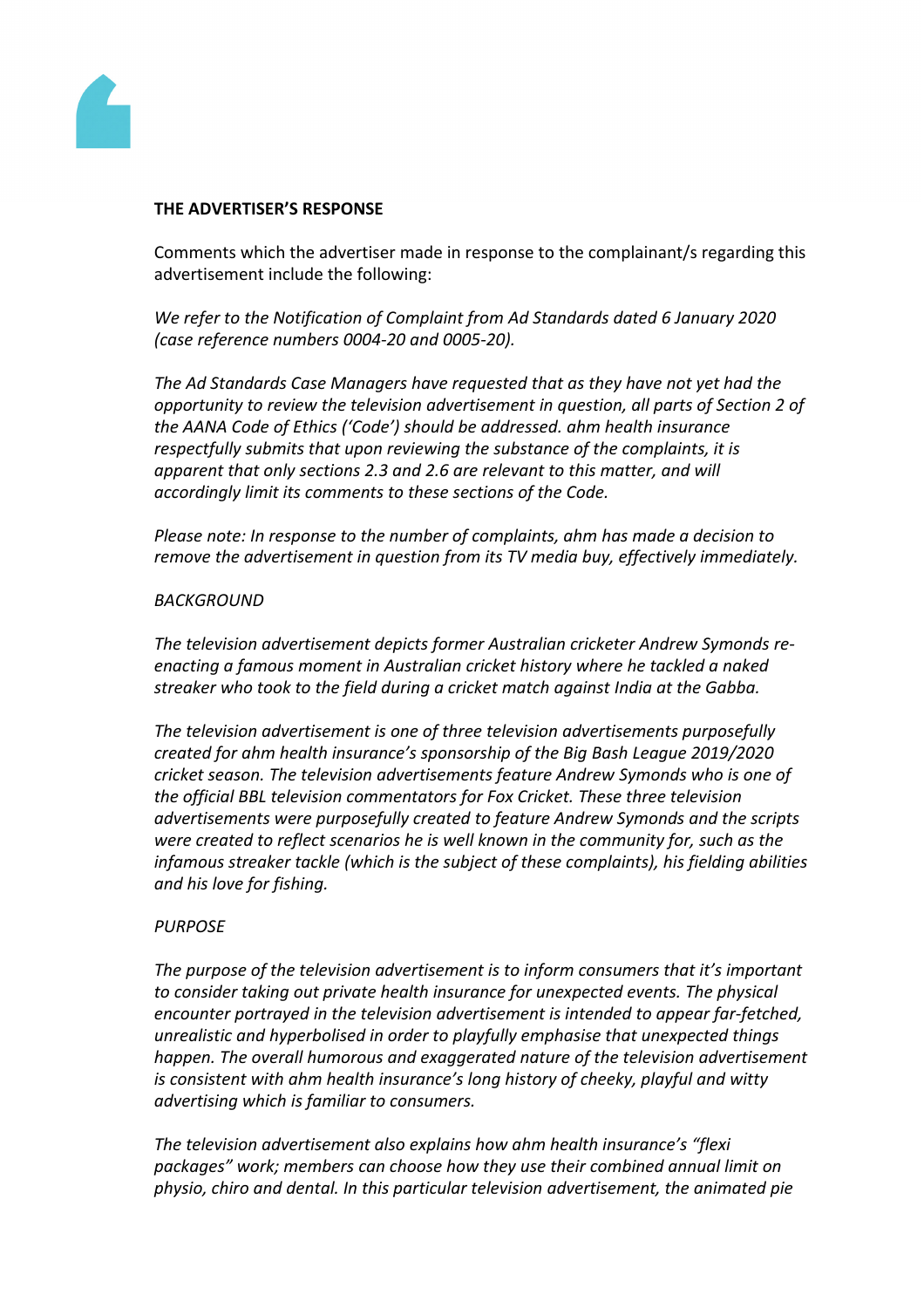

*chart that appears on screen next to Andrew Symonds demonstrates how you can choose to use most of the combined annual limit on chiro. This highlights the main feature and benefit of this product; members can use their combined annual limit on the services they actually need.*

#### *CAD RATING*

*ClearAds, formerly known as the Commercials Advice division (CAD) of Free TV Australia, reviewed the television advertisement and gave it a General classification rating. This means the content was deemed very mild in impact and suitable to be viewed by all audiences.*

#### *ISSUES RAISED*

*The complainants are concerned that one of the three television advertisements is in breach of sections 2.3 and 2.6 of the AANA Code of Ethics for depictions of violence and bullying.*

#### *VIOLENCE*

*Section 2.3 states: "Advertising or Marketing Communications shall not present or portray violence unless it is justifiable in the context of the product or service advertised."*

*In 2008, a naked streaker took to the field during a match between Australia and India at the Gabba. The naked streaker ran directly towards Andrew Symonds, who was batting at the time, who knocked the naked streaker over by bumping him with his right shoulder. The naked streaker was briefly knocked off his feet and fell to the ground, landing on his back. Two security guards then apprehend the naked streaker by pinning him to the ground.*

*The television advertisement is a re-enactment of this infamous incident. The scene takes place in a television studio and as Andrew Symonds is reading his lines a piece of equipment falls over in the background. The television production assistant then rushes towards Andrew Symonds, who mistakes his hurried movement towards him as a charge. Andrew Symonds instinctively reacts by bumping the television production assistant with his right shoulder in an act of self-defence. The television production assistant is briefly knocked off his feet and falls to the ground off screen. The scene then cuts to the director and camera assistant who both overreact to the encounter by jumping backwards and exclaiming "Oh!". Andrew Symonds then resumes his stance and continues with the script as if nothing has happened, but with a knowing and cheeky grin on his face.*

*While there is physical contact shown on screen, the impact is very mild (which is consistent with the General classification rating) and brief in the in the overall context of the 30 second television advertisement. The physical encounter also primarily takes place off screen and is intended to create an impression or a suggestion of physical*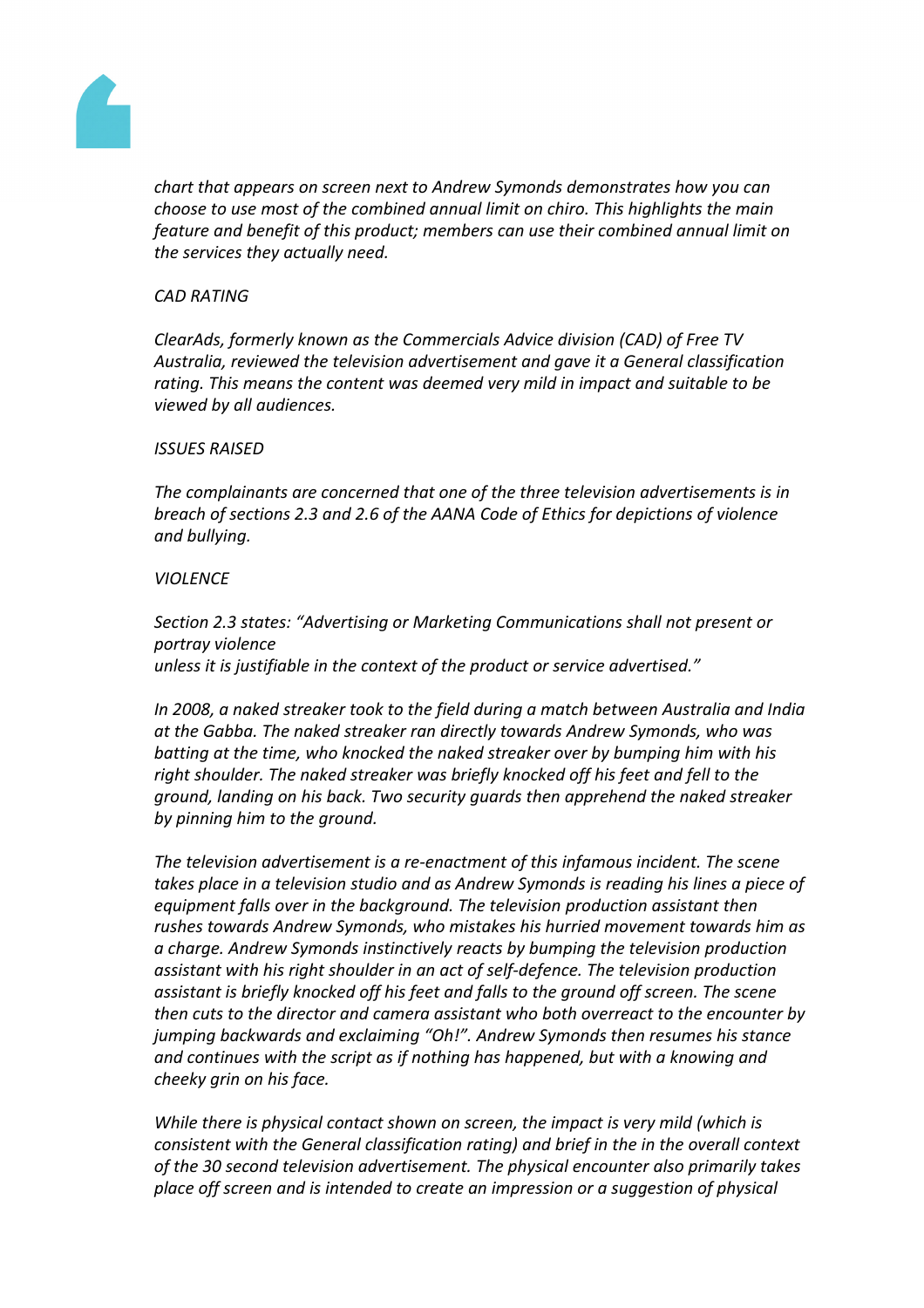

*contact, rather than any actual image of violence. Andrew Symonds says "We might need to up chiro" which informs the audience that he isn't badly injured and doesn't need to go to hospital.*

*The physical interaction is depicted in a humorous and exaggerated manner as the television production assistant's legs briefly fly into the air in an unrealistic and comical fashion and the bystanders overreact to the encounter by jumping backwards and exclaiming "Oh!". The overreaction is deliberately intended to lessen the impact of any portrayal of violence and make it appear unrealistic, exaggerated and humorous.*

*Andrew Symonds' cheeky grin is a knowing interaction with the audience of Australian cricket fans who would recognise the interaction as a humorous and exaggerated reenactment of the infamous naked streaker incident. The physical interaction is justifiable in the context of the television advertisement being primarily broadcast during the BBL cricket series.*

*This physical interaction demonstrates that things happen in unpredictable and unlikely circumstances and promotes one of the benefits of taking out private health insurance.*

*We note that the Community Panel has generally considered violence to be justifiable where it is mild in impact for the viewer, doesn't generally depict any person injured or in pain, and the action doesn't include aggression.*

*ahm health insurance respectfully submits that the television advertisement does not present or portray violence as unjustifiable in the context of the goods and services advertised and that the television advertisement does not breach section 2.3 of the AANA Code of Ethics.*

# *BULLYING*

*Section 2.6 states: "Advertising or Marketing Communication shall not depict material contrary to*

*Prevailing Community Standards on health and safety." This includes behaviour which may be considered to be bullying which is described in the AANA Practice Note as follows:*

*"The age of the people depicted in an advertisement, their relationship to each other and the nature of the communication are relevant in determining whether an advertisement constitutes bullying and is contrary to Prevailing Community Standards. More care must be taken when the people depicted in an advertisement are Minors or if there is an unequal relationship between the people in the advertisement, e.g. student and teacher, manager and worker."*

*The television advertisement depicts interactions between a female director, male television production assistant, male camera assistant and Andrew Symonds. The characters are of a similar age demographic, between the ages of 25 and 45.*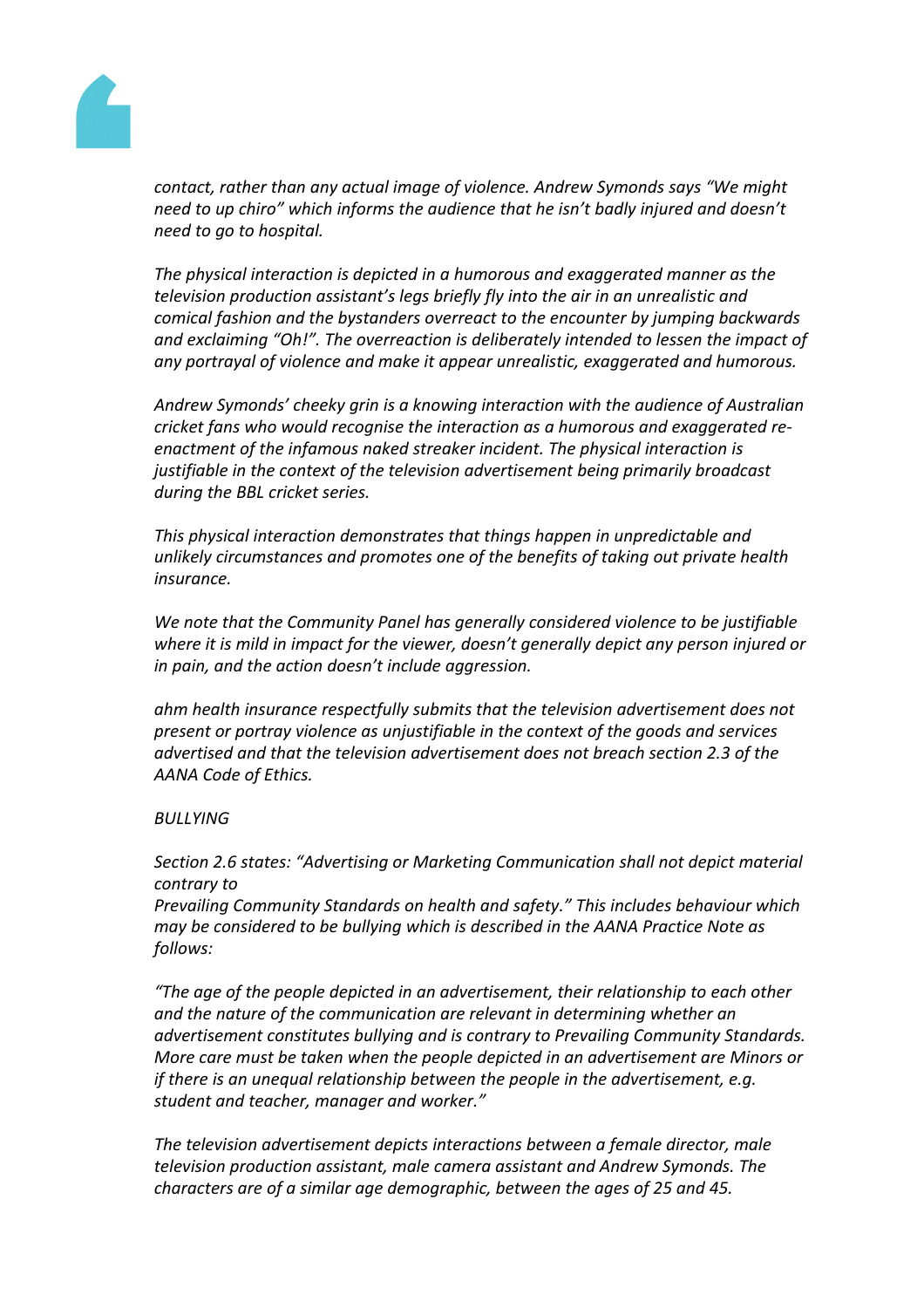

*The overall context is that Andrew Symonds has been hired by ahm health insurance to promote its "flexi packages", the director is giving him instructions and the television production assistant is assisting the director. This is clear in the opening scene where the director calls "Action!" and the television production assistant marks the start of a new scene with a clapperboard.*

*The television production assistant is deliberately portrayed as being a little goofy and clumsy, which is emphasised by his big toothy grin in the opening scene and his hasty and flustered reaction to the falling equipment. The character emphasises the overall context of the television advertisement, which is that unexpected things happen and taking out private health insurance is an important consideration.*

*The character of the television production assistant also creates a friendly and playful relationship between the director and the television production assistant, and between Andrew Symonds and the television production assistant. This is further emphasised in the reactions of the director and Andrew Symonds towards the television production assistant, which aren't negative, disapproving or scolding in any way. This playful relationship between the characters is also deliberately intended to lessen the impact of any portrayal of violence when Andrew Symonds bumps the television production assistant. The overall impression of the television advertisement is humorous and exaggerated and this is emphasised through the friendly, playful and comical interactions between the characters.*

*ahm health insurance respectfully submits that the television advertisement does not depict material contrary to the Prevailing Community Standards on health and safety (in particular, bullying) and that the television advertisement does not breach section 2.6 of the AANA Code of Ethics.*

# **THE DETERMINATION**

The Ad Standards Community Panel (the Panel) considered whether this advertisement breaches Section 2 of the AANA Code of Ethics (the Code).

The Panel noted the complainants' concerns that the advertisement depicts inappropriate violence and bullying.

The Panel viewed the advertisement and noted the advertiser's response.

The Panel considered whether the advertisements were in breach of Section 2.3 of the Code. Section 2.3 states: "Advertising or Marketing Communications shall not present or portray violence unless it is justifiable in the context of the product or service advertised".

The Panel noted the complainants' concerns that the advertisement featured a violent attack.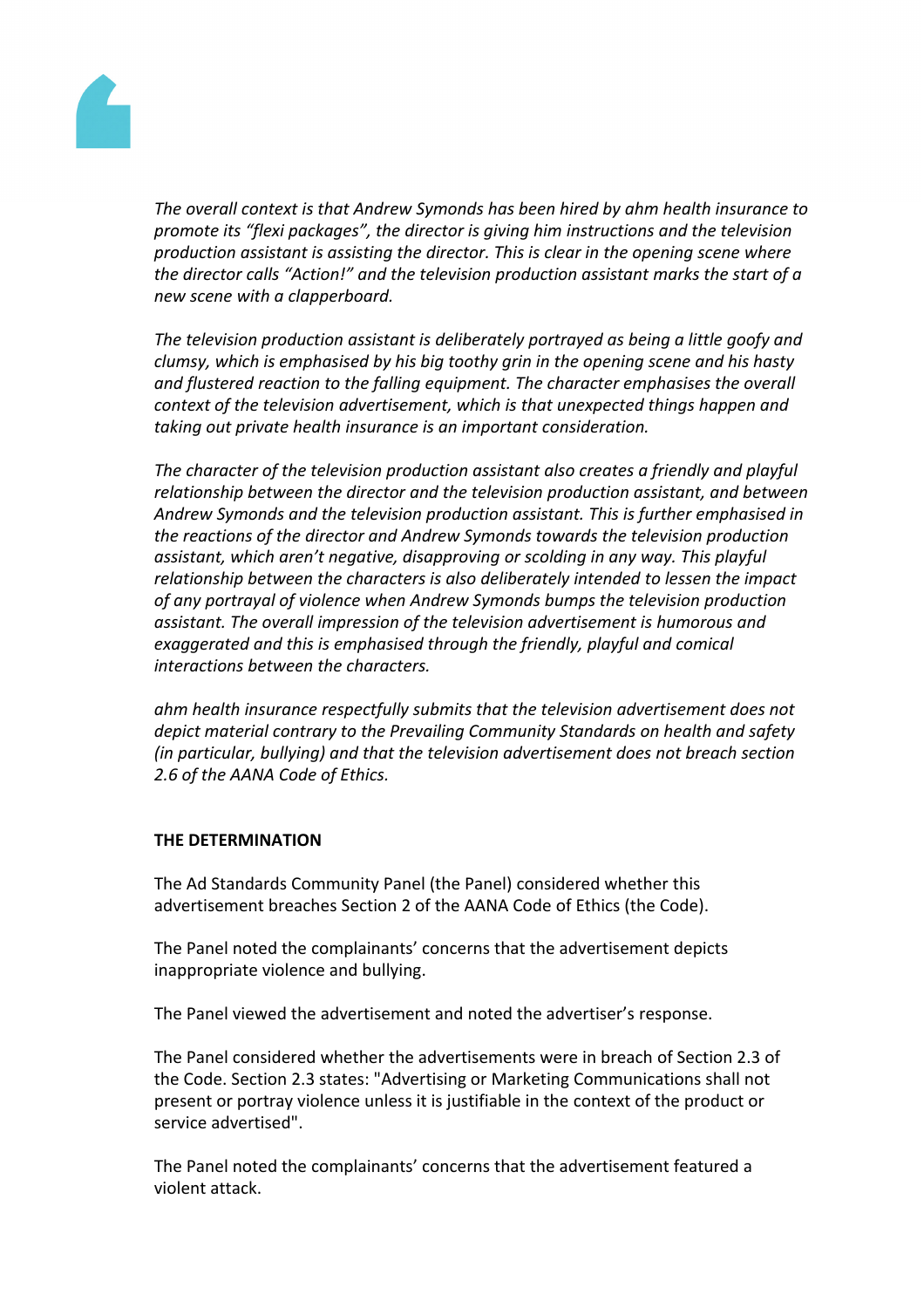

The Panel noted the advertiser's response that the purpose of the campaign was to highlight the message that it is important to have health insurance for unforeseen events, and that this is achieved in a far-fetched, unrealistic and hyperbolised way.

The Panel noted the advertiser features former cricketer Andrew Symonds who is known for shoulder charging a streaker during a cricket game in 2008, and that this advertisement is referencing this incident in a humorous manner.

The Panel considered that the advertisement was played often during the cricket coverage and that many members of this audience would be familiar with this incident. However, the Panel considered that not all viewers would recognise the reference to an incident which happened 12 years ago.

The Panel considered that the interaction between Symonds and the production assistant appeared sudden and unexpected. The Panel considered that the production assistant is not seen to get back up and there is a suggestion that he is injured and may need chiropractic help. The Panel considered that this did constitute a depiction of violence.

A minority of the Panel considered that the violence in the advertisement was a lighthearted and slapstick reference to a well-known event and that this low-level of violence was justifiable in the context of humorous advertising of a potential need for health insurance services.

The majority of the Panel considered that the violence in the advertisement was not mild, and that the casual violence shown was inappropriate in the circumstances. The majority of the Panel considered that the humour in the advertisement was dependent on the viewer's recognition and knowledge of the previous incident, and that many viewers would not be aware of this. The majority of the Panel considered that Symonds shows no remorse for the situation, and that the production assistant is not shown to get back up. The majority of the Panel considered that the depiction does not show a resolution to the situation and that the viewer is therefore left with an impression of harm. The majority of the Panel considered that the depiction of purposefully and unapologetically injuring someone was not justifiable in the context of advertising flexible health insurance cover.

The Panel determined that the advertisement did portray violence that was not justified in the context of the product or service advertised and did breach Section 2.3 of the Code.

The Panel considered whether the advertisement was in breach of Section 2.6 of the Code. Section 2.6 of the Code states: "Advertising or Marketing Communications shall not depict material contrary to Prevailing Community Standards on health and safety".